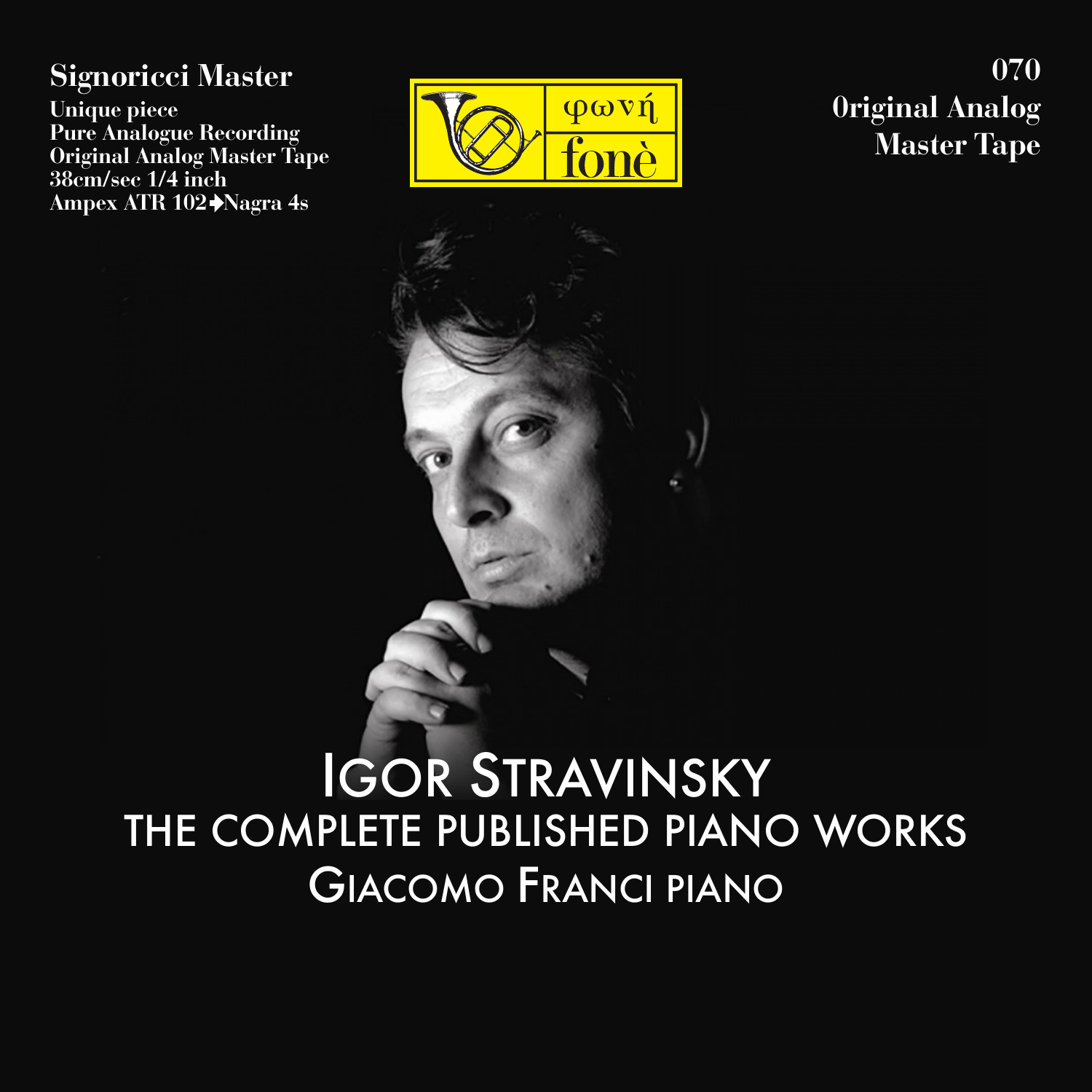

**070 0riginal Analog Master Tape**

## IGOR STRAVINSKY THE COMPLETE PUBLISHED PIANO WORKS GIACOMO FRANCI PIANO

Scherzo 1902 2.11

Piano Sonata in F# Minor 1903 - 1904 Allegro 13.05 Vivo 5.44

### **Signoricci Master**

**Unique piece Pure Analogue Recording Original Analog Master Tape 38cm/sec 1/4 inch Ampex ATR 102 Nagra 4s**

Conceived, recorded and produced by Giulio Cesare Ricci

 $\mathbb{C}$  &  $\mathbb{P}$  2017 Audiophile Productions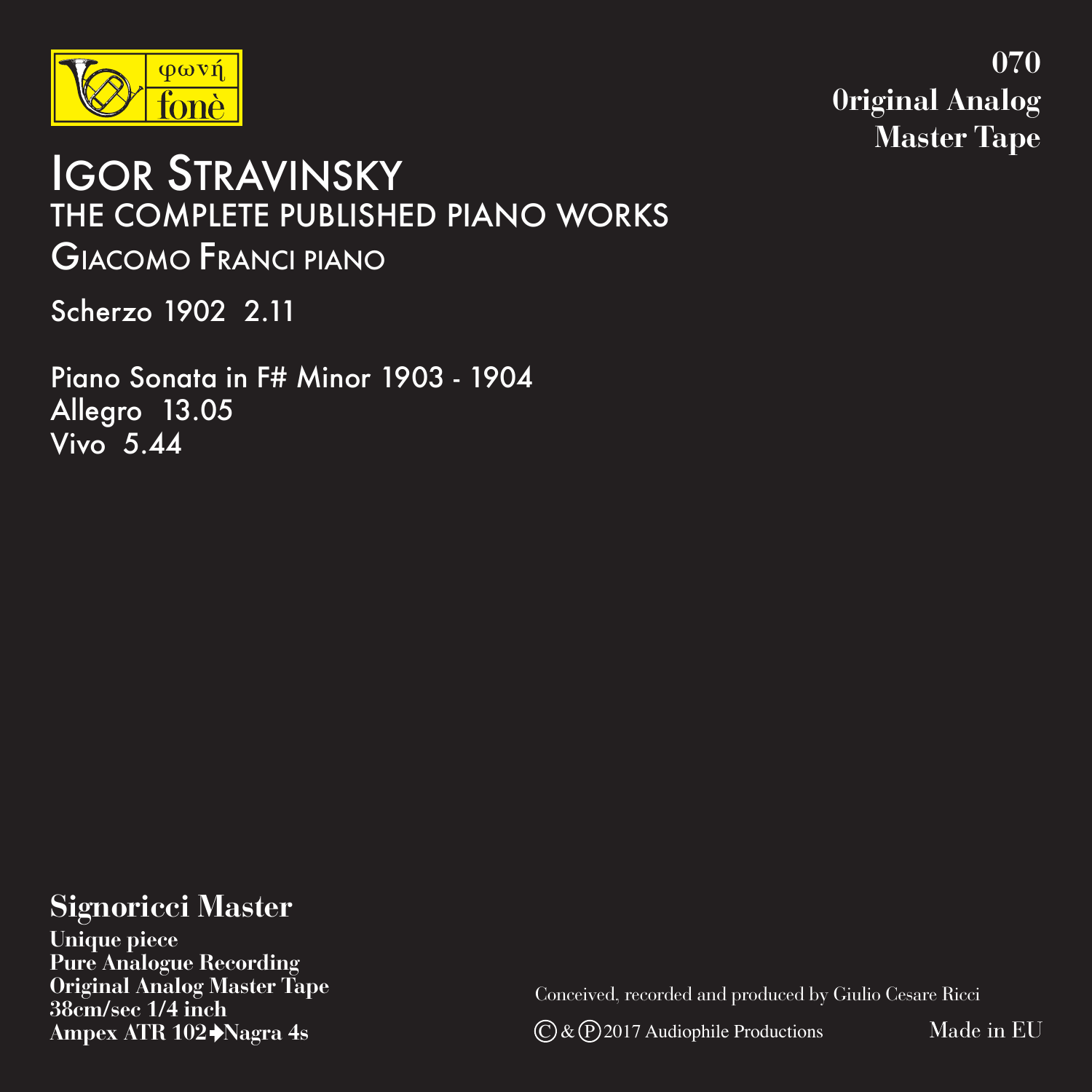

**070-2 0riginal Analog Master Tape**

## IGOR STRAVINSKY THE COMPLETE PUBLISHED PIANO WORKS GIACOMO FRANCI PIANO

Piano Sonata in F# Minor 1903 - 1904 Andante 7.19 Allegro 8.32

Four Etudes 1908 I Con moto 0.53 II Allegro brillante 3.40 III Andantino 1.53 IV Vivo 2.55

Trois Mouvement de Petrouchka 1911 - 1921 Danse Russe, Allegro Giusto 3.30

#### **Signoricci Master**

**Unique piece Pure Analogue Recording Original Analog Master Tape 38cm/sec 1/4 inch Ampex ATR 102 Nagra 4s**

Conceived, recorded and produced by Giulio Cesare Ricci

 $\overline{C}$  &  $\overline{P}$  2017 Audiophile Productions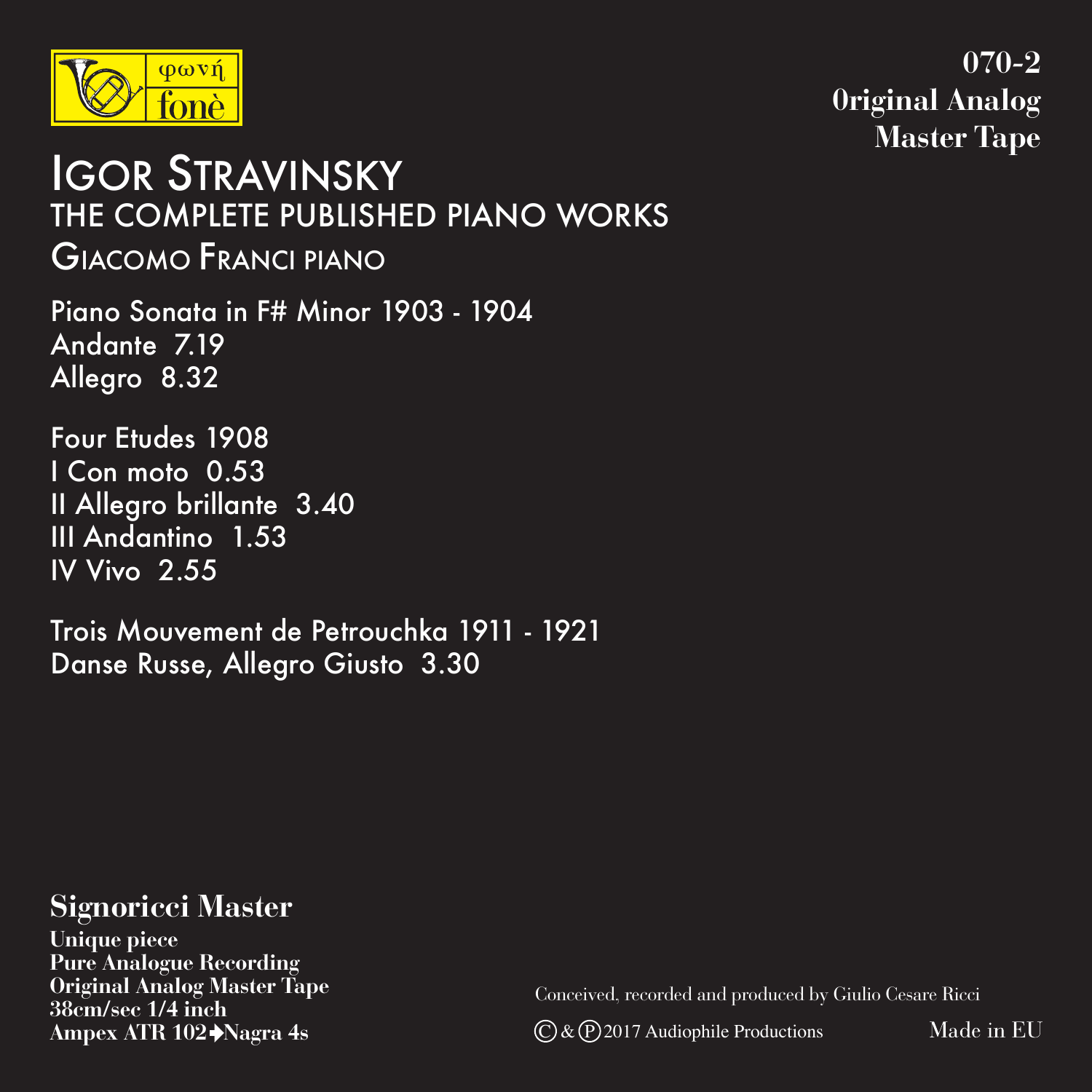

**070-3 0riginal Analog Master Tape**

## IGOR STRAVINSKY THE COMPLETE PUBLISHED PIANO WORKS GIACOMO FRANCI PIANO

Trois Mouvement de Petrouchka 1911 - 1921 Chez Petrouchka: Stringendo 5.47 La Semaine Grasse: Con Moto 11.58

Souvenir d'une marche boche 1915 1.48 Valse 1915 1.50 Polka 1915 0.44 Valse pour les enfants 1917 7.53 Rag time 1918 7.18

#### **Signoricci Master**

**Unique piece Pure Analogue Recording Original Analog Master Tape 38cm/sec 1/4 inch Ampex ATR 102 Nagra 4s**

Conceived, recorded and produced by Giulio Cesare Ricci

 $\overline{C}$  &  $\overline{P}$  2017 Audiophile Productions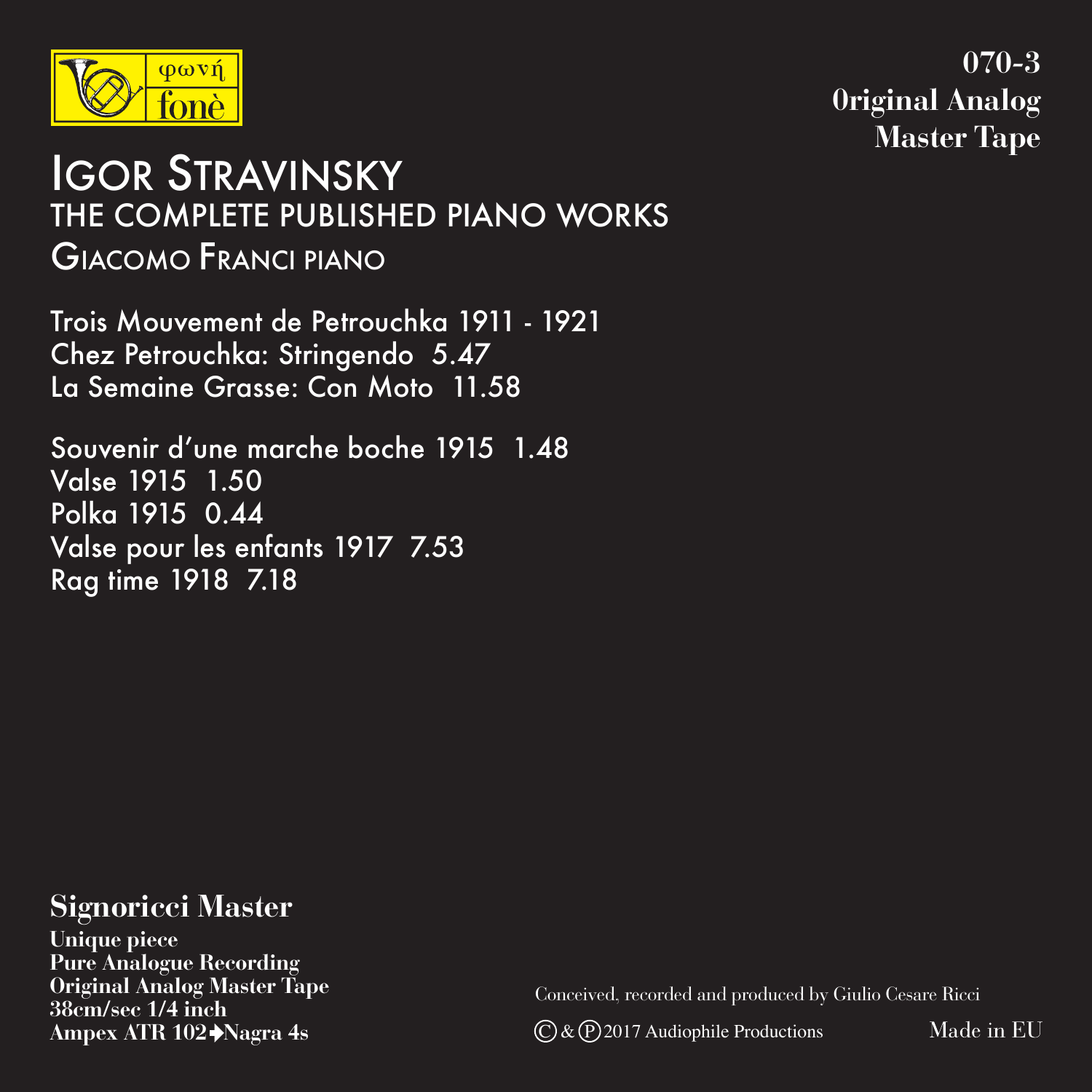

**070-4 0riginal Analog Master Tape**

### Piano rag-music 1919 4.35 Fragment 2.47 Les cinq doigts 1920-21 Andantino 0.48 Allegro 0.53 Allegretto 0.47 Larghetto 1.32 Moderato 0.36 Lento 0.48 Vivo 0.48 Pesante 1.04 Sonate 1924 I movimento 3.18 Il movimento, Adagietto 4.33 III movimento 3.00 IGOR STRAVINSKY THE COMPLETE PUBLISHED PIANO WORKS GIACOMO FRANCI PIANO

Serenade in A 1925 Hymn 3.58

### **Signoricci Master**

**Unique piece Pure Analogue Recording Original Analog Master Tape 38cm/sec 1/4 inch Ampex ATR 102 Nagra 4s**

Conceived, recorded and produced by Giulio Cesare Ricci

 $\mathbb{C}$  &  $\mathbb{P}$  2017 Audiophile Productions